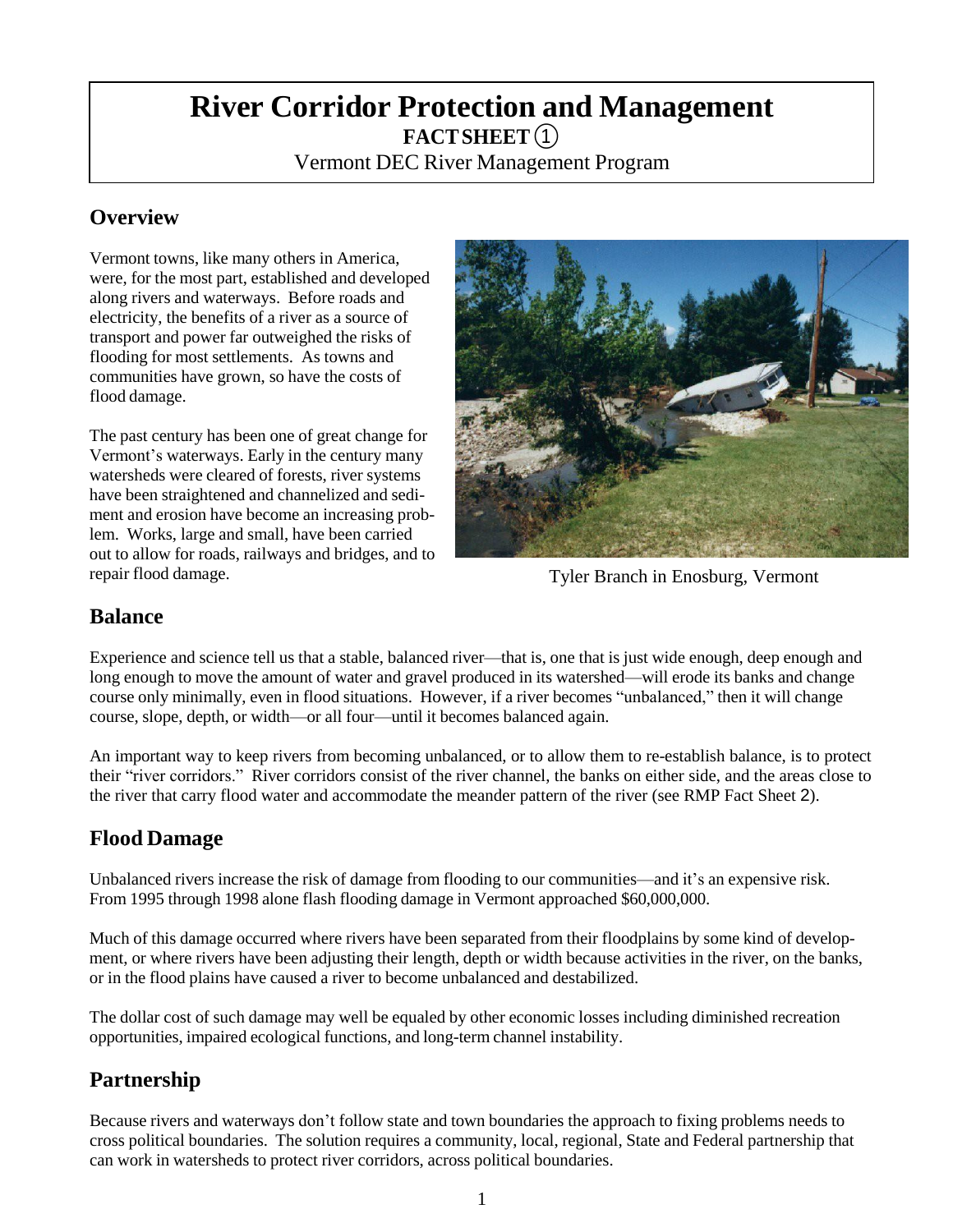# **Fundamental Principles of River Systems**

Until recently, river management has largely focused on water and how to contain or withstand the force of its flow. Throughout North America river scientists and managers are now bringing the principle of river "stability" into the management of river corridors.

This has meant understanding that human activity near rivers must not only withstand the forces of running water but must avoid changing the movement of sediment (sediment regime) in the river in order to remain secure.



**Figure 2. Stable Channel Equilibrium (Lane, 1955)**

Stream or river channels are a reflection of what

goes into them (water, ice, sediment and woody debris) and the valley type within which the stream is located. The shape of a river channel including its dimension (the width  $\&$  depth), its pattern (or plan form), and its profile (or slope), is developed and maintained over time by the action of water, sediment and debris that drains from the surrounding area. This "channel forming flow" is approximated by the average annual high water event, which, by virtue of its frequency, does the greatest amount of "work" on the channel and floodplain and transports the greatest volume of sediment over time.

Stable rivers are recognizable by their ability to carry water, sediment and debris, even during high water, without changes occurring in the depth, width, length, or slope of the channel.

Figure 1 illustrates a stable channel balance and indicates the relationship between the watershed inputs of water and sediment, channel slope, channel boundary resistance (sediment size), and the physical response of the channel either by aggradation (building up of sediment) or degradation (scouring down). A change in any one of these parameters will cause adjustments of the other variables or a physical response of the stream channel until the system regains its balance.

Human land uses, especially within river corridors, that significantly alter the runoff patterns of water **and** sediment will trigger a channel adjustment process. When these processes change the relationship of the river with its floodplain (by aggrading or degrading) or constrain the river from maintaining or re-establishing a balanced condition, it becomes increasingly difficult to plan and very expensive to maintain those land uses.

### **Floodplain Access and Channel Evolution**

Cutting a river off from its floodplain by raising bank heights, armoring, or deepening a channel will cause a river to attempt to regain its balance through physical change.

The result of containing greater flows in the channel, or to prevent access to the floodplain, is to increase the stream's power that must be resisted by the channel boundary materials; i.e., the rocks, soil, vegetation or manmade structures that make up the bed and banks of the river. The following set of diagrams show channel evolution as predicted by the model published by Shumm (1984). These diagrams only illustrate channel response at one cross section. There are equally profound physical adjustments that occur upstream and downstream from the site of alteration as bed degradation (head cuts) migrate up through the system and aggradation in the form of sedimentation occurs downstream.

It is important to recognize the temporal aspect of channel response to change. Fluvial systems are energized by episodic events. Channel adjustment in response to management practices or encroachments may begin immediately but may also persist for decades depending on the sensitivity and morphology of the affected stream, the magnitude of alteration, and the frequency of high flow events. The first three stages might occur within a few months to a few years. The last three might not reach completion for one hundred years or more.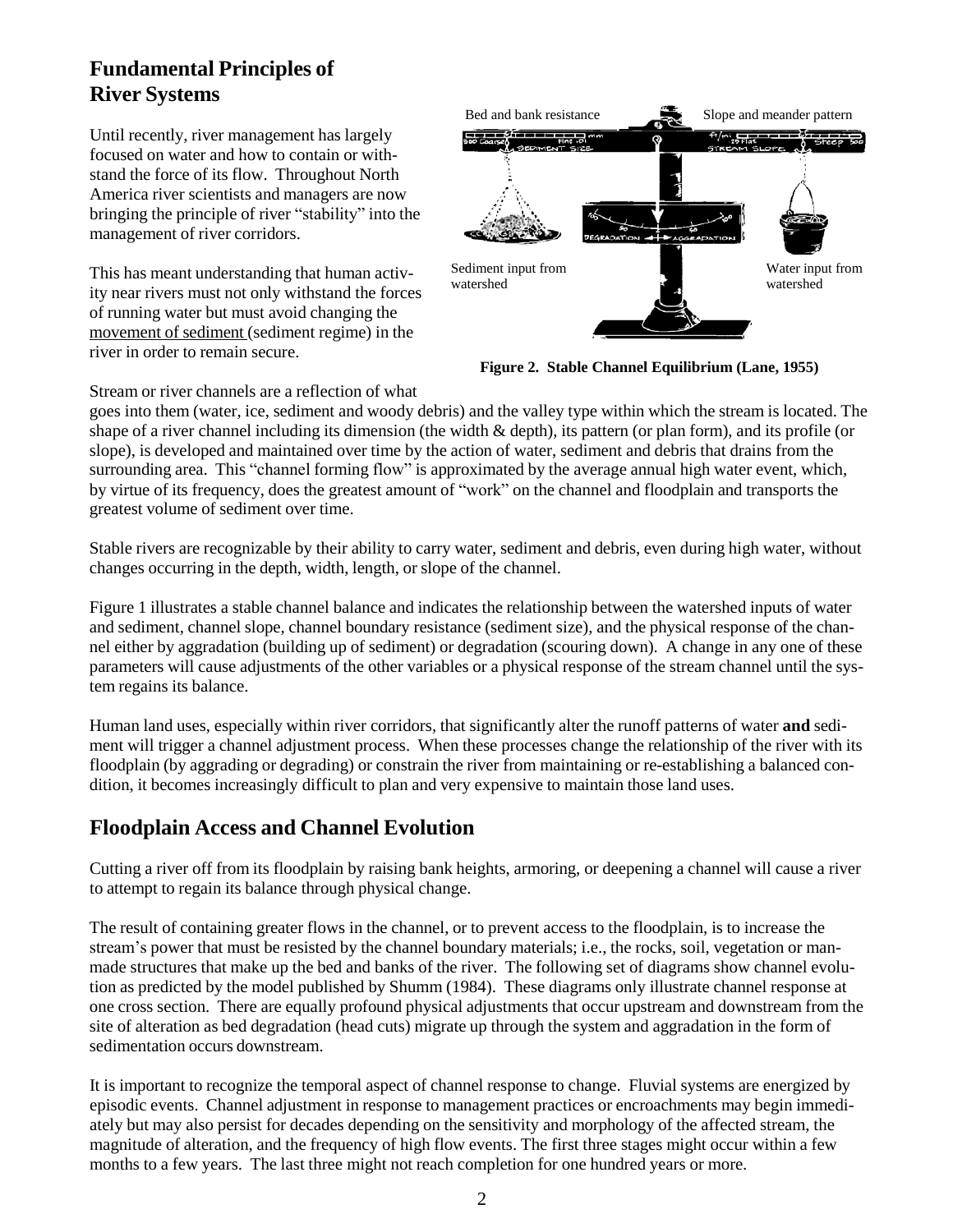



**Road a**



#### **1930** Channel is dredged, deepened and straightened after the 1927 flood damaged agricultural land in the adjacent floodplain.

**1960a** The road is upgraded and relocated into the river corridor encroaching within the historic floodplain.

**1980a** As erosion and lateral migration of the channel threaten residential development and highway infrastructure, the channel bank is armored to prevent or repair damage to human investments.

**1990a** Channel dimension and plan form adjustment process continues but on adjacent property across the river and upstream and downstream of the armored bank.



**2020a** Channel adjustment process is complete.





# **Review of Channel Evolution and Flood Hazard Identification**

**1960b** Channel is widening and migrating laterally in response to the post-1927 flood recovery works (channelization) through bank erosion caused by the increased stream power.

**1980b** Channel continues eroding and migrating laterally. NFIP floodway limits are delineated without consideration of the channel undergoing an active adjustment process.

**1990b** Channel dimension and plan form adjustment process continues as the river builds a new floodplain at a lower elevation within the active channel.

**2020b** Channel adjustment process is complete. Channel dimensions and relationship with floodplain are as they existed prior to channelization but at a lower elevation.



**b**

**Flood Width (NFIP)**

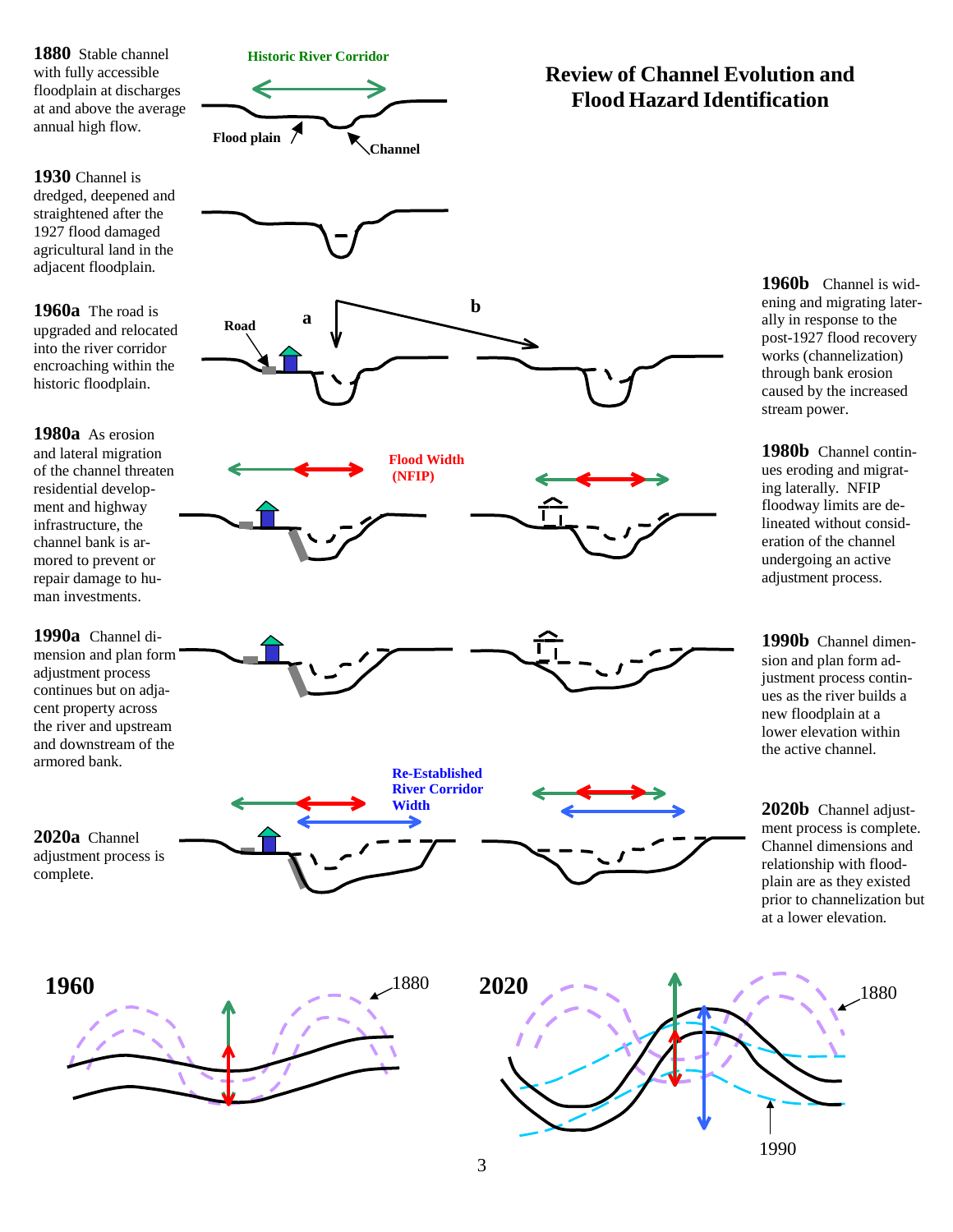# **Erosion Hazards**

Much flood damage in Vermont is associated with stream channel instability as opposed to inundation related losses. This is a reflection of Vermont's natural geography and its human landscape consisting of steep, relatively narrow valleys with agricultural land uses, highway infrastructure, private residences and commercial properties located in close proximity to stream channels.

River channels that are undergoing an adjustment process as a result of historic channel management activities or floodplain encroachments oftentimes respond catastrophically during large storm events. Stable, balanced channels, on the other hand, can handle major floods and may experience insignificant changes to dimensions, pattern, and profile.



Mad River in Waitsfield, Vermont

Historically, landowners and local government have relied on the standards and the flood hazard boundary maps provided by the Federal Emergency Management Agency (FEMA) though the National Flood Insurance Program (NFIP) to determine areas within river corridors susceptible to flood damage. The maps are also used to delineate the allowable (floodway) limits of river corridor encroachments and human land use investments. However, the NFIP maps address only inundation issues by applying a water surface elevation based standard.

Table 1 compares values for floodway widths as delineated under the NFIP with the river corridor widths necessary to accommodate and maintain channel stability. Data was obtained from representative valley locations unconstrained by human encroachments, FEMA Flood Insurance Studies, and hydraulic geometry relations published for Vermont rivers (DEC, 2001) and for North American rivers (Williams, 1986).

| <b>Table 1</b>            | Drainage<br>area<br>(sq. mi.) | <b>Bankfull</b><br>channel<br>width $(W_{bkf})$ | Predicted<br>corridor width<br>$6x(W_{bkf})$ | Measured<br>corridor width<br>(f <sub>t</sub> ) | <b>NFIP</b><br>floodway<br>width (ft.) |
|---------------------------|-------------------------------|-------------------------------------------------|----------------------------------------------|-------------------------------------------------|----------------------------------------|
| <b>Otter Creek</b>        | 87                            | 95                                              | 570                                          | 500                                             | 840                                    |
| Third Branch White River  | 108                           | 106                                             | 636                                          | 550                                             | 550                                    |
| Mad River                 | 57                            | 77                                              | 462                                          | 500                                             | 100                                    |
| Middle Branch Williams R. | 33                            | 58                                              | 348                                          | 400                                             | 100                                    |

For this reason the NFIP maps are often inadequate as an indicator of flood hazards. The "no encroachment" limits defined by the NFIP floodway do not necessarily provide for the river corridor width necessary for the channel to maintain a stable balance with its watershed inputs.

The NFIP standards do not recognize unstable channels which may be undergoing a physical adjustment process. The stream bed may be eroding or it may be actively aggrading due to erosion occurring upstream. The NFIP standards often allow for significant encroachment within floodplain areas and river corridors that may prevent the stream from ever re-establishing its stability.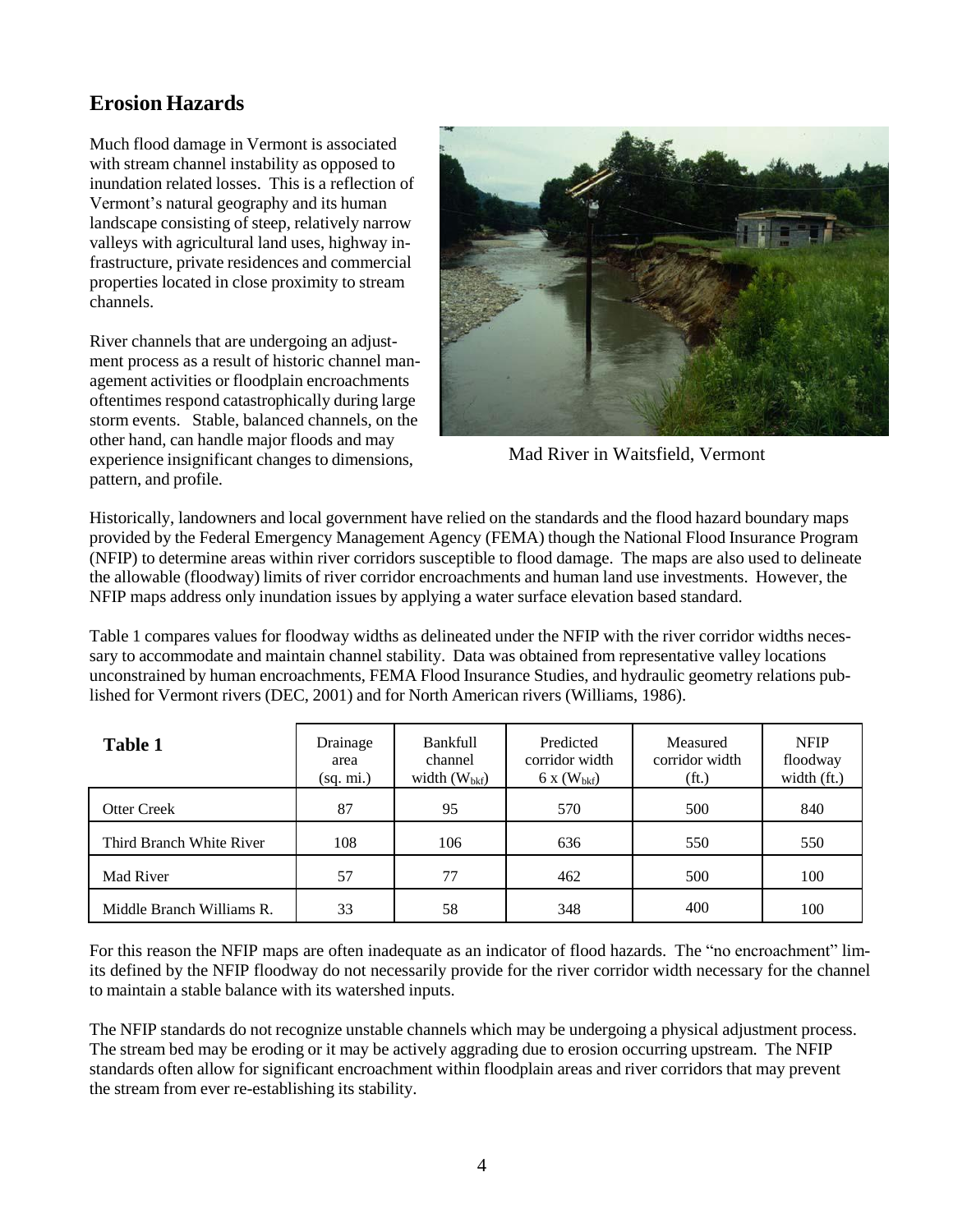The NFIP floodway widths for the Otter Creek and Third Branch are consistent with their corridor width needs for maintaining a stable, balanced condition. For other rivers, such as the Mad and Middle Branch, NFIP delineations grossly underestimate the corridor width that is necessary to achieve and maintain stability.

# **Physical (Geomorphic) Stream Assessment**

Physical assessments performed at a watershed level can provide scientifically sound indicators of river channel condition, stage of adjustment process and sensitivity to change. Geomorphic assessment can help answer the following questions:

- ► What are the physical processes and features that characterize river corridors?
- ► How have human activities influenced these processes and features over time?
- ► Which of these physical processes and features are more sensitive to change and how are they likely to change in the future?
- ► Which of these processes and features present high erosion and flood hazard risks to human investments?

The results of watershed level assessments enable knowledgeable decisions to guide the protection, management, and restoration of stable river corridors. Geomorphic assessments will be essential for fluvial erosion hazards (FEH) mapping to support flood hazard prevention, mitigation and recovery activities. The assessments will be useful in guiding land use, development and infrastructure planning and design. They can play an important role in the protection or restoration of the economic, aesthetic and ecological values of river corridors. Through understanding of the relationships between watershed processes and human investments, we are able to make wise river corridor management decisions.

Watershed assessment projects have been initiated by the VT ANR and its local and regional partners in a growing number of Vermont watersheds.

A VT ANR Stream Geomorphic Assessment Handbook (2004) is available for public distribution. The handbook provides standard protocols for stream and river corridor geomorphic condition and sensitivity assessments.

# **Hazard Mapping**

Information produced using the ANR Protocols can be used to conduct a FEH risk assessment and develop a fluvial erosion hazard map that will more comprehensively define high-hazard streams. The maps will be used to delineate river corridors that should be protected from encroachments thereby preserving channel stability. FEH maps can be applied by local government as an affective flood hazard avoidance and mitigation planning tool.

A fluvial erosion hazard mapping methodology and corridor delineation tools are presently being developed by the VT DEC River Management Program and should be available to the public sometime in 2004.

# **River Corridor Protection**

A stream stability assessment is an essential component of the on-going basin planning efforts by VT ANR in partnership with local governments, landowners, watershed associations and regional planning commissions. Watershed plans, hazard mapping and stream geomorphic assessments will support adoption and implementation of river corridor plans thereby accounting for fluvial erosion hazards and maintaining stability of the fluvial system. The most effective method of implementation may be through establishment of a Fluvial Erosion Hazard Area Zone or Overlay District under the municipal zoning by-laws.